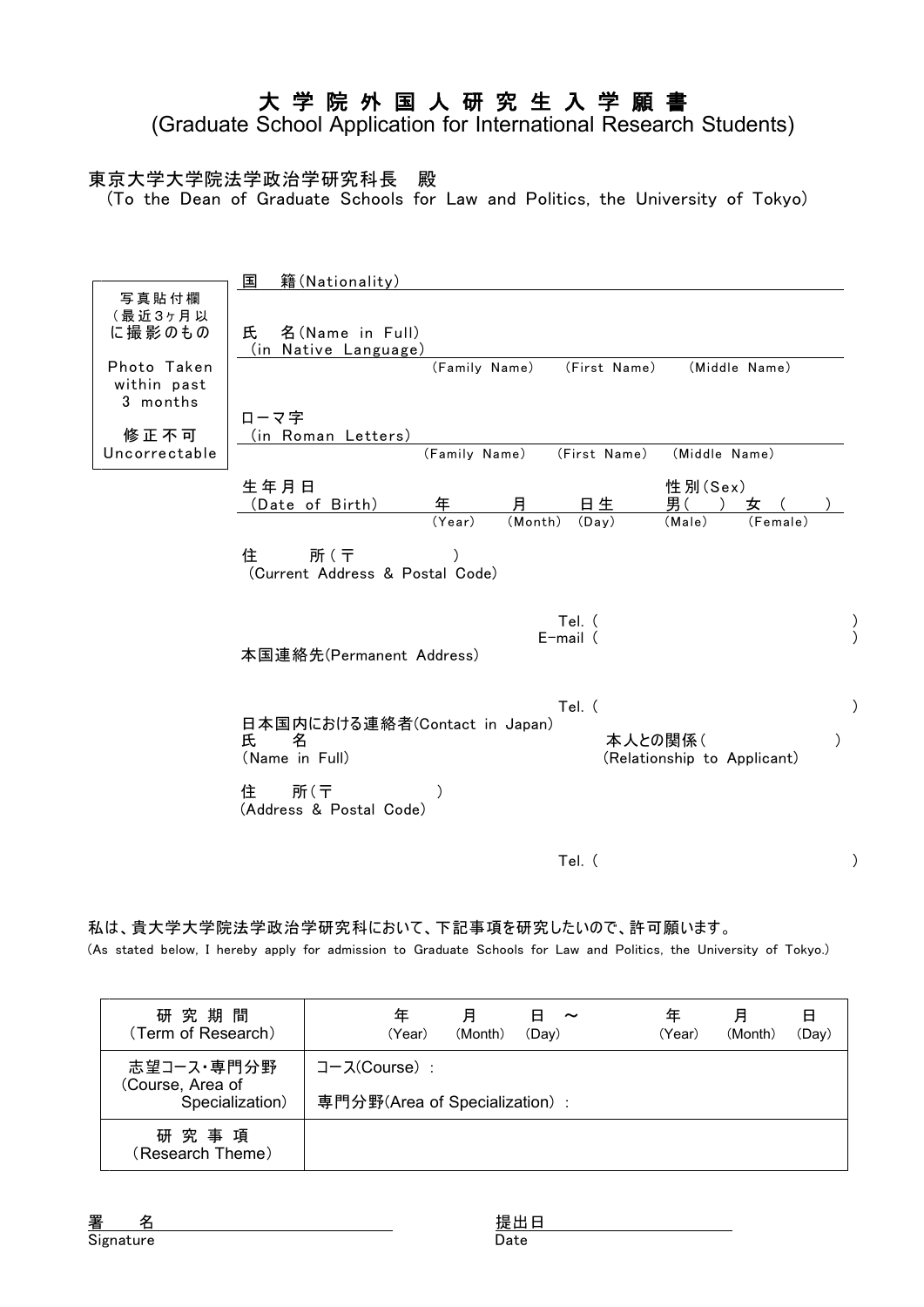|                        | <b>ALL</b> (Ladoutional Daonground)     |                 |                 |                    |                |             |
|------------------------|-----------------------------------------|-----------------|-----------------|--------------------|----------------|-------------|
|                        | 学校名及び所在地                                | 正規の<br>修学年数     | 入学及び<br>卒業年月    | 修学年月<br>(Period of | 専攻科目<br>(Major | 学位<br>- 資格- |
|                        |                                         | (Officially     | Year and Month  | schooling you      | subject)       | (Diploma    |
|                        | (Name and Address of School)            | required years  | of Entrance and | have attended)     |                | or Degree   |
|                        |                                         | for graduation) | Completion)     |                    |                | awarded)    |
| 初等教育                   | 学校名                                     | 年               | 入学              | 年                  |                |             |
| (Elementary Education) | (Name)                                  | (Yrs)           | (From)          | (Yrs)              |                |             |
| 小学校                    | 所在地                                     |                 | 卒業              |                    |                |             |
| (Elementary School)    | (Location)                              |                 | (To)            |                    |                |             |
|                        |                                         |                 |                 |                    |                |             |
|                        | 学校名                                     | 年               | 入学              | 年                  |                |             |
| 中等教育                   | (Name)                                  |                 | $(Yrs)$ (From)  | (Yrs)              |                |             |
| (Secondary Education)  | 所在地                                     |                 | 卒業              |                    |                |             |
|                        | (Location)                              |                 | (To)            |                    |                |             |
|                        |                                         |                 |                 |                    |                |             |
| 中学及び高校                 | 学校名                                     | 年               | 入学              | 年                  |                |             |
| (Lower and Upper       | (Name)                                  |                 | (Yrs) (From)    | (Yrs)              |                |             |
| Secondary School)      | 所在地                                     |                 | 卒業              |                    |                |             |
|                        | (Location)                              |                 | (To)            |                    |                |             |
|                        |                                         |                 |                 |                    |                |             |
| 高等教育                   | 学校名                                     | 年               | 入学              | 年                  |                |             |
| (Higher Education)     | (Name)                                  |                 | $(Yrs)$ (From)  | (Yrs)              |                |             |
| 大<br>学                 | 所在地                                     |                 | 卒業              |                    |                |             |
| (Undergraduate Level)  | (Location)                              |                 | (To)            |                    |                |             |
|                        |                                         |                 |                 |                    |                |             |
|                        | 学校名                                     | 年               | 入学              | 年                  |                |             |
| 大学院                    | (Name)                                  |                 | (Yrs) (From)    | (Yrs)              |                |             |
| (Graduate Level)       | 所在地                                     |                 | 卒業              |                    |                |             |
|                        | (Location)                              |                 | (To)            |                    |                |             |
|                        |                                         |                 |                 |                    |                |             |
|                        | 以上を通算した全学校教育修学年数                        | 年               |                 | 年                  |                |             |
|                        | (Total Years of Schooling Listed Above) | (Yrs)           |                 | (Yrs)              |                |             |
|                        |                                         |                 |                 |                    |                |             |

#### 学 歴 (Educational Background)

(注)上欄に書ききれない場合には、適当な別紙に記入して添付すること。

(In case the space above is not sufficient, please attach another sheet.)

#### 職歴 (Employment Record. Begin with the most recent employment, if applicable.)

| 勤務先及び所在地<br>(Name and Address of Organization) (Period of | 勤務期間<br>Employment) | 職<br>名<br>(Position) | 務<br>容<br>職<br>内<br>(Type of Work) |
|-----------------------------------------------------------|---------------------|----------------------|------------------------------------|
|                                                           | (From)              |                      |                                    |
|                                                           | (To)                |                      |                                    |
|                                                           |                     |                      |                                    |
|                                                           | (From)              |                      |                                    |
|                                                           | (To)                |                      |                                    |
|                                                           |                     |                      |                                    |
|                                                           | (From)              |                      |                                    |
|                                                           | (To)                |                      |                                    |
|                                                           |                     |                      |                                    |

添付書類(Accompanying Documents)

1.出身大学・大学院の卒業証明書

(All Diplomas or Graduation Certificates Issued by Universities or Colleges Attended.) 2.出身大学・大学院の成績証明書

(Transcripts of Scholastic Record Issued by all Universities or Colleges Attended.)

3.出身大学·大学院の学長、学部長、学科主任教授又は指導教授よりの推薦書

(Recommendation from the President, Dean, Department Chairman or Faculty Advisor.) 4.住民票の写し(現に、日本国に在住している者のみ提出すること)

(For Applicants Residing in Japan, a Certificate of Residence.)

5.研究科指定書類

(Other documents, if any, required by the Department to which you are applying.)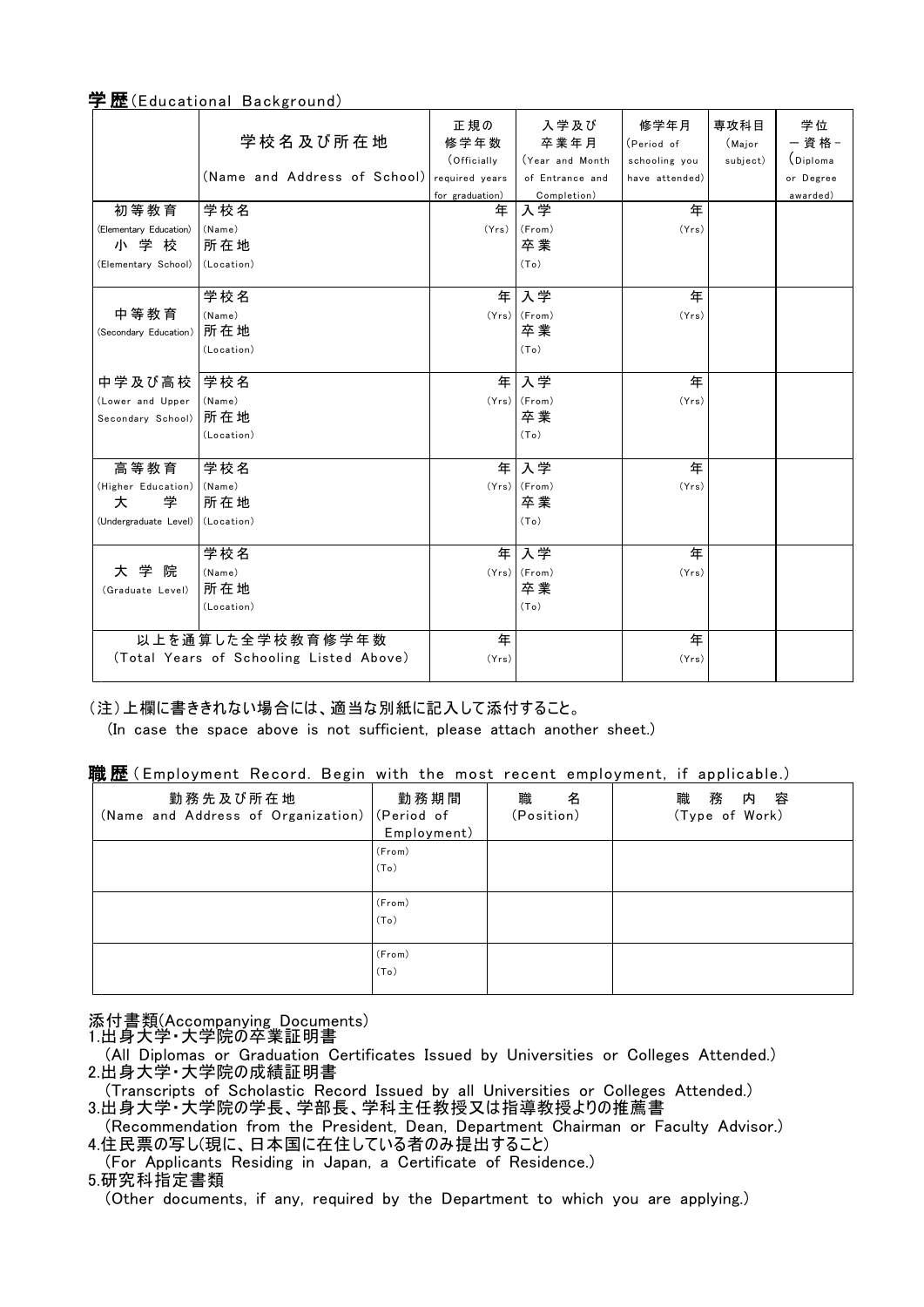# 留 学 計 画 書

(Plan for Study in Japan)

| 国<br>籍(Nationality)                                                                                                                |                          |                                                                                                                                         |
|------------------------------------------------------------------------------------------------------------------------------------|--------------------------|-----------------------------------------------------------------------------------------------------------------------------------------|
| 氏<br>名<br>(Family Name, First Name)                                                                                                | ローマ字<br>(Roman)          |                                                                                                                                         |
|                                                                                                                                    | カタカナ<br>(Kana)           |                                                                                                                                         |
|                                                                                                                                    | 漢字<br>(Kanji)            |                                                                                                                                         |
| 現 職 名 又 は 在 学 中 の 学 校 名<br>* 課程 · 学年等<br>(Present job occupation or if<br>you are a student, your<br>school name, program & year.) |                          |                                                                                                                                         |
| 職務内容<br>* 現在職についている者<br>* できるだけ詳 細に<br>(If you have a job, content of<br>your job in detail.)                                      |                          |                                                                                                                                         |
| 外国人研究生に入学した場合の<br>学費·生活費の出所<br>* できるだけ詳 細に<br>(How you will support yourself as a<br>research student. Please write in<br>detail.) | $2.$ [<br>4. その他(Others) | 1. [          国政府]月額_______________<br>(Government funding)<br>円<br>円<br>(Own financing: how much support you would<br>receive monthly) |
| 日本における最終的な希望留学<br>期間                                                                                                               |                          | 1. 研究生のみ (Only a research student's term)                                                                                               |
| (Term you wish to study in Japan)                                                                                                  |                          | 2. 修士課程修了まで (From a research student through<br>master's degree course completion)                                                      |
|                                                                                                                                    |                          | 3. 博士課程修了まで (From a research student through<br>doctoral course completion)                                                             |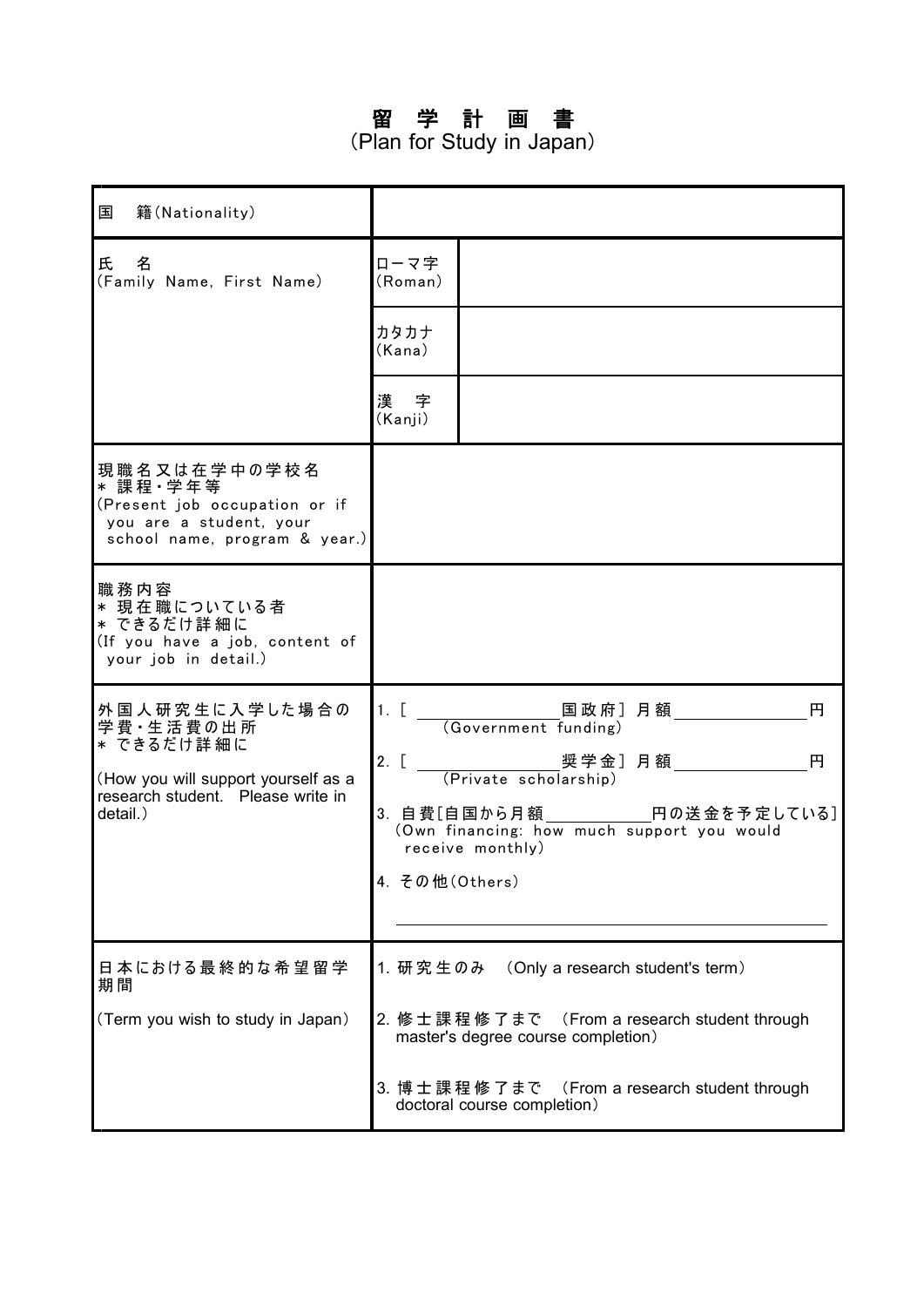# 研 究 計 画 書

## (Research Project)

| 籍<br>国<br>(Nationality) | (Full Name, in Native Language) | 別<br>性<br>(Sex) |               |                             |
|-------------------------|---------------------------------|-----------------|---------------|-----------------------------|
|                         | (Family Name)                   | (First Name)    | (Middle Name) | 男・女<br>$(\sf M\diagup F\,)$ |

この計画書は、本研究科における研究計画を記載するものであり、選考のための重要な参考資料 となるので、詳細に日本語で記入して下さい。

なお、記入は楷書またはタイプによるものとし、必要な場合は、A4 サイズの別紙を追加して差し支 えありません。

Your research project is an important factor of the selection process to Graduate Schools for Law and Politics. Explain, in detail, your field of study and your concrete research plans in Japanese below.

Please type or print clearly. You can attach other sheets (A4 Size) if necessary.

- 1. 専門分野 (Area of Specialization)
- 2. 研究計画 (Research project in detail)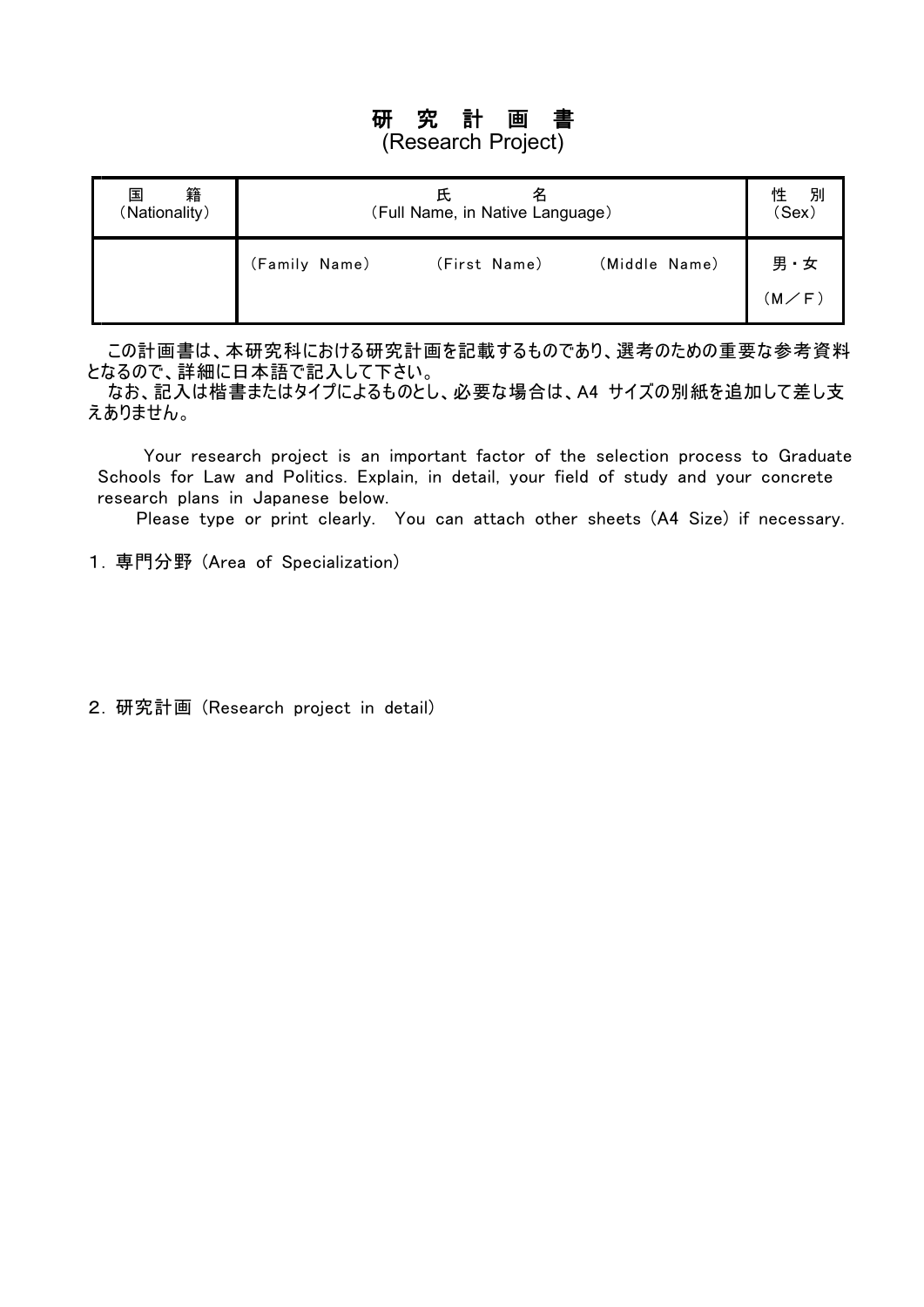### 2.(Continued)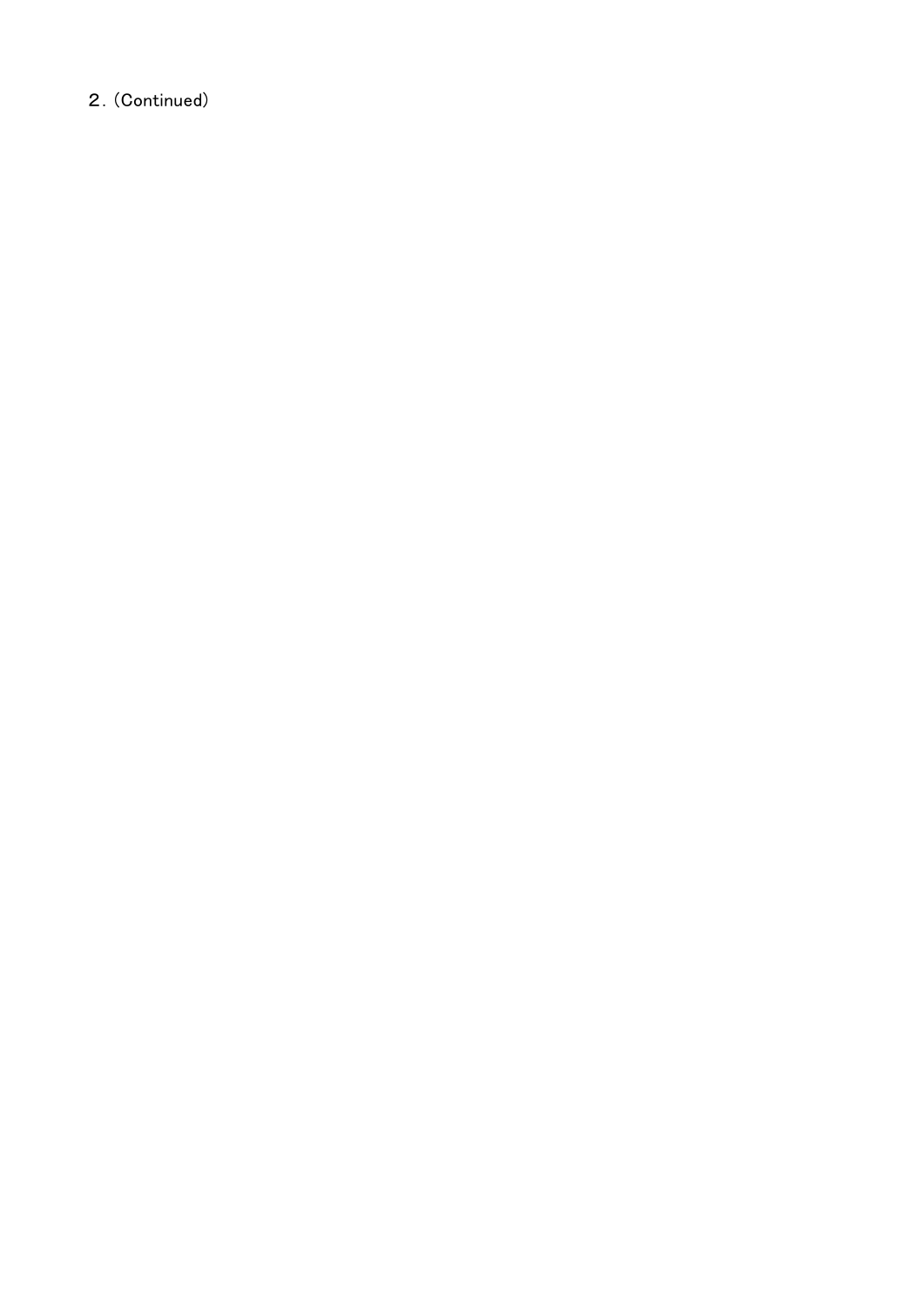## 日 本 語 能 力 証 明 書

(Certificate of Proficiency in Japanese)

日本語教授者、その他適当な方に記入を依頼すること。 This sheet should be completed by a Japanese instructor, or any other qualified person.

志願者氏名(Name of applicant):

|                                 | 優<br>Excellent | 良<br>Good | 可<br>Fair | 不可<br>Poor |
|---------------------------------|----------------|-----------|-----------|------------|
| 話す力<br><b>Speaking Ability</b>  |                |           |           |            |
| 聞く力<br><b>Listening Ability</b> |                |           |           |            |
| 書く力<br><b>Writing Ability</b>   |                |           |           |            |
| 読む力<br><b>Reading Ability</b>   |                |           |           |            |

### 日 本 語 能 力 の 証 明

(Evaluation of applicant's Japanese ability)

能力評価のために用いられた方法 (Method used to test the applicant's ability):

### 備考(Remarks):

| 日付<br>(Date): | 署名<br>(Signature):           |         |  |
|---------------|------------------------------|---------|--|
|               | 氏名及び役職名<br>(Name and title): |         |  |
|               | 住所<br>(Address):             |         |  |
|               | 電話番号<br>(TEL):               | E-mail: |  |